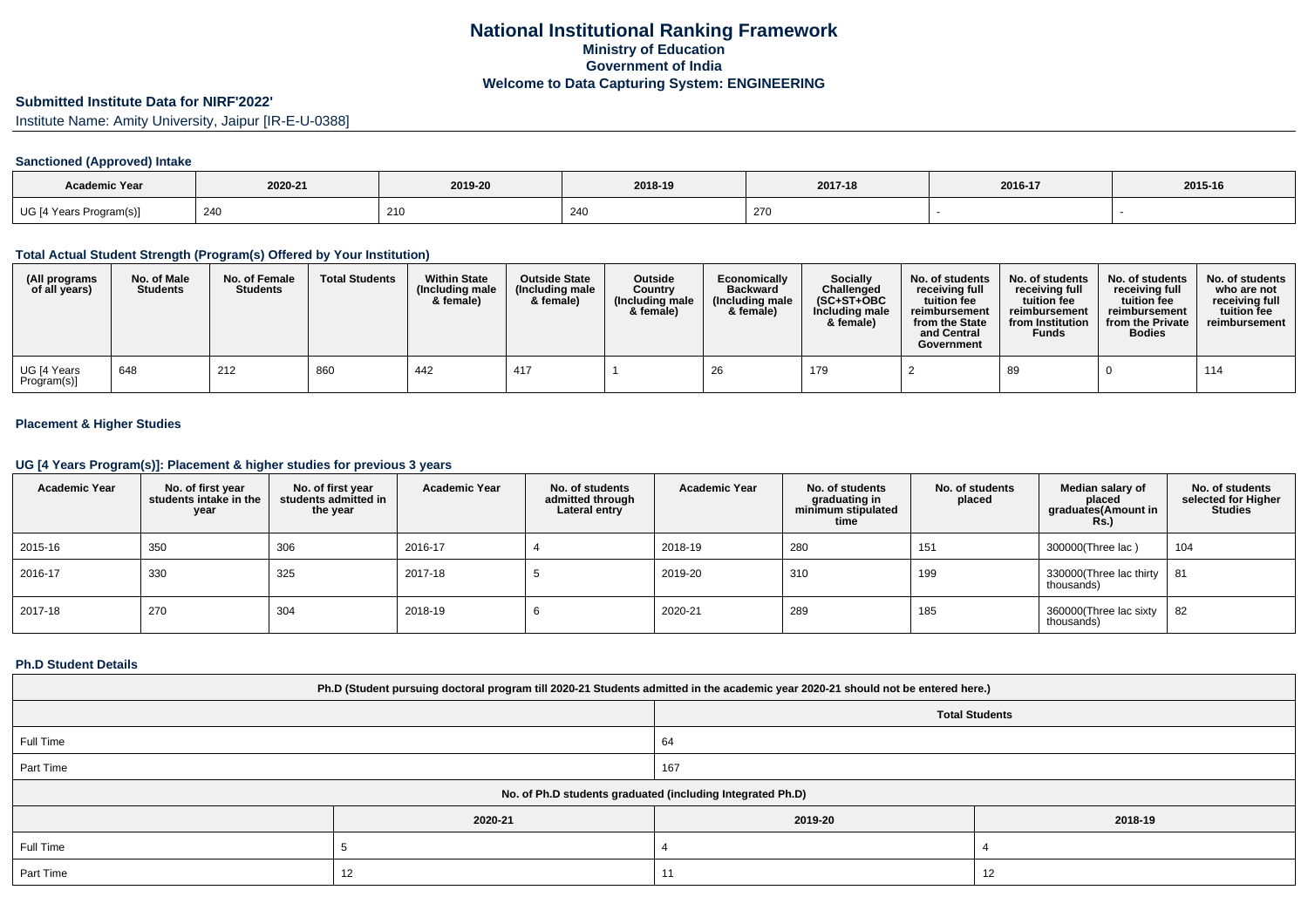#### **Financial Resources: Utilised Amount for the Capital expenditure for previous 3 years**

| <b>Academic Year</b>                                                                                                                                                                   | 2020-21                                            | 2019-20                                                         | 2018-19                                                            |  |  |  |  |  |
|----------------------------------------------------------------------------------------------------------------------------------------------------------------------------------------|----------------------------------------------------|-----------------------------------------------------------------|--------------------------------------------------------------------|--|--|--|--|--|
|                                                                                                                                                                                        | <b>Utilised Amount</b>                             | <b>Utilised Amount</b>                                          | <b>Utilised Amount</b>                                             |  |  |  |  |  |
| Annual Capital Expenditure on Academic Activities and Resources (excluding expenditure on buildings)                                                                                   |                                                    |                                                                 |                                                                    |  |  |  |  |  |
| Library (Books, Journals and e-Resources only)                                                                                                                                         | 712106 (Seven Lac Twelve Thousand One Hundred Six) | 146567 (One Lac Forty Six Thousand Five Hundred Sixty<br>Seven) | 194834 (One Lac Ninety Four Thousand Eight Hundred Thirty<br>Four) |  |  |  |  |  |
| New Equipment and software for Laboratories                                                                                                                                            | 320000 (Three Lac Twenty Thousand)                 | 9650000 (Ninety Six Lac Fifty Thousand)                         | 5550000 (Fifty Five Lac Fifty Thousand)                            |  |  |  |  |  |
| <b>Engineering Workshops</b>                                                                                                                                                           | 460000 (Four Lac Sixty Thousand)                   | 3166000 (Thirty One Lac Sixty Six Thousand)                     | 2800000 (Twenty Eight Lac)                                         |  |  |  |  |  |
| Other expenditure on creation of Capital Assets (For setting up classrooms, seminar hall, conference hall, library, Lab, Engg<br>workshops excluding expenditure on Land and Building) | 6900000 (Sixty Nine Lac)                           | 6650000 (Sixty Six Lac Fifty Thousand)                          | 9520000 (Ninety Five Lac Twenty Thousand)                          |  |  |  |  |  |

### **Financial Resources: Utilised Amount for the Operational expenditure for previous 3 years**

| <b>Academic Year</b>                                                                                                                                                                            | 2020-21                                                                                | 2019-20                                                                              | 2018-19                                                                                |  |  |  |  |  |
|-------------------------------------------------------------------------------------------------------------------------------------------------------------------------------------------------|----------------------------------------------------------------------------------------|--------------------------------------------------------------------------------------|----------------------------------------------------------------------------------------|--|--|--|--|--|
|                                                                                                                                                                                                 | <b>Utilised Amount</b>                                                                 | <b>Utilised Amount</b>                                                               | <b>Utilised Amount</b>                                                                 |  |  |  |  |  |
| <b>Annual Operational Expenditure</b>                                                                                                                                                           |                                                                                        |                                                                                      |                                                                                        |  |  |  |  |  |
| Salaries (Teaching and Non Teaching staff)                                                                                                                                                      | 44734992 (Four Crore Forty Seven Lac Thirty Four Thousand<br>Nine Hundred Ninety Two ) | 36819967 (Three Crore Sixty Eight Lac Nineteen Thousand<br>Nine Hundred Sixty Seven) | 32884292 (Three Crore Twenty Eight Lac Eighty Four<br>Thousand Two Hundred Ninety Two) |  |  |  |  |  |
| Maintenance of Academic Infrastructure or consumables and<br>other running expenditures (excluding maintenance of hostels<br>and allied services, rent of the building, depreciation cost, etc) | 56480000 (Five Sixty Four Lac Eighty Thousand)                                         | 86415000 (Eight Sixty Four Lac Fifteen Thousand)                                     | 101280000 (One Thousand Twelve Lac Eighty Thousand)                                    |  |  |  |  |  |
| Seminars/Conferences/Workshops                                                                                                                                                                  | 243000 (Two Lac Forty Three Thousand)                                                  | 7700000 (Seventy Seven Lac)                                                          | 2959000 (Twenty Nine Lac Fifty Nine Thousand)                                          |  |  |  |  |  |

#### **IPR**

| Calendar year            | 2020 | 2019 | 2018 |  |
|--------------------------|------|------|------|--|
| No. of Patents Published |      |      |      |  |
| No. of Patents Granted   |      |      |      |  |

#### **Sponsored Research Details**

| <b>Financial Year</b>                    | 2020-21                                                       | 2019-20                                        | 2018-19                                                      |
|------------------------------------------|---------------------------------------------------------------|------------------------------------------------|--------------------------------------------------------------|
| Total no. of Sponsored Projects          |                                                               |                                                |                                                              |
| Total no. of Funding Agencies            |                                                               |                                                |                                                              |
| Total Amount Received (Amount in Rupees) | 5472319                                                       | 4272095                                        | 8996535                                                      |
| Amount Received in Words                 | Fifty Four Lac Seventy Two Thousand Three Hundred<br>Nineteen | Forty Two Lac Seventy Two Thousand Ninety Five | Eighty Nine Lac Ninety Six Thousand Five Hundred Thirty Five |

## **Consultancy Project Details**

| <b>Financial Year</b>                              | 2020-21 | 2019-20 | 2018-19 |
|----------------------------------------------------|---------|---------|---------|
| Total no. of Consultancy Projects<br>$\sim$ $\sim$ |         |         |         |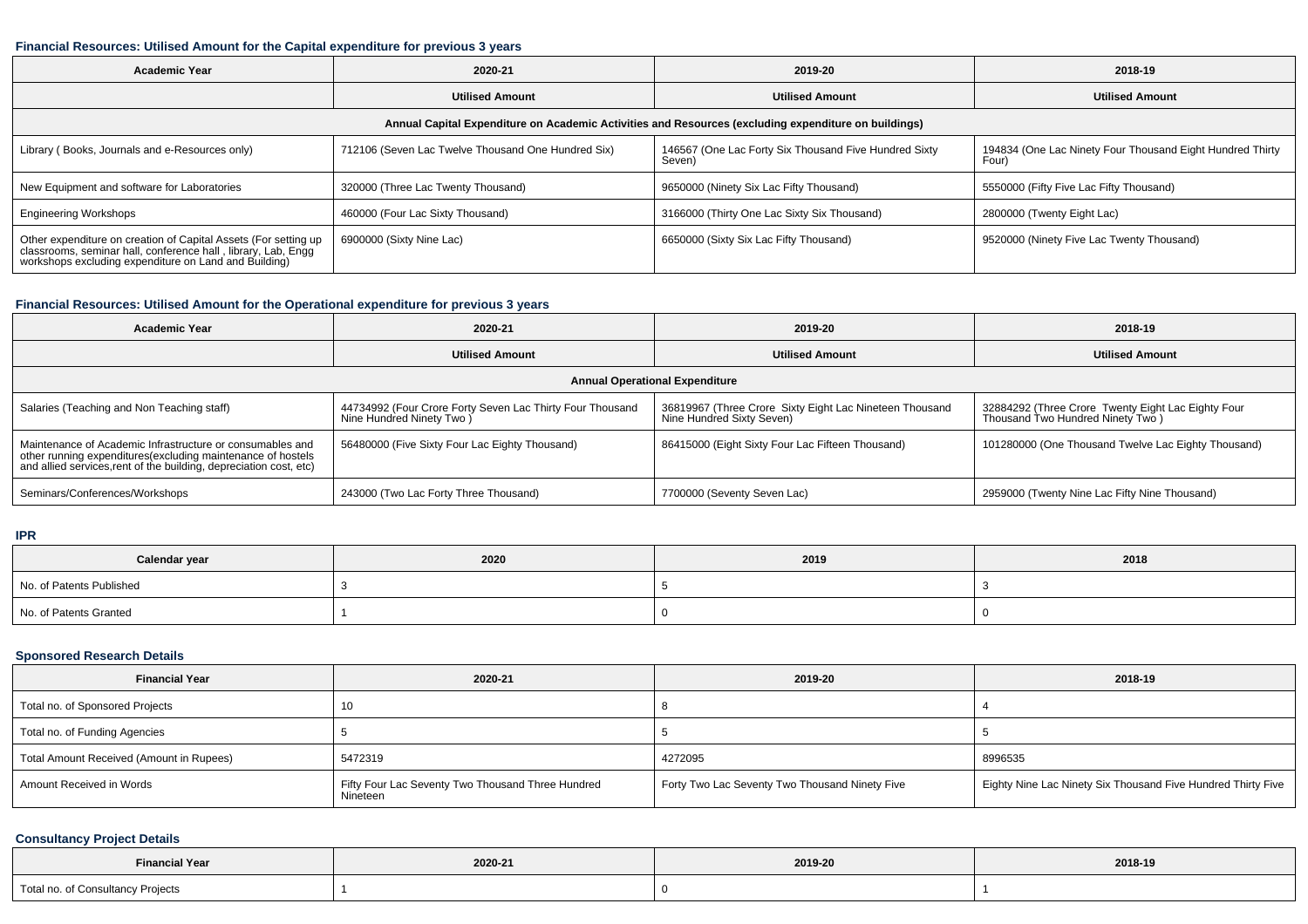| Total no. of Client Organizations        |                               |      |                                     |
|------------------------------------------|-------------------------------|------|-------------------------------------|
| Total Amount Received (Amount in Rupees) | 980000                        |      | 4006093                             |
| Amount Received in Words                 | Nine Lac Eighty Thousand Only | Zero | Forty Lac Six Thousand Ninety Three |

# **PCS Facilities: Facilities of physically challenged students**

| 1. Do your institution buildings have Lifts/Ramps?                                                                                                         | Yes, more than 80% of the buildings |
|------------------------------------------------------------------------------------------------------------------------------------------------------------|-------------------------------------|
| 2. Do your institution have provision for walking aids, including wheelchairs and transportation from one building to another for<br>handicapped students? | Yes                                 |
| 3. Do your institution buildings have specially designed toilets for handicapped students?                                                                 | Yes, more than 80% of the buildings |

### **Faculty Details**

| Srno           | Name                            | Age | Designation                | Gender | Qualification | <b>Experience (In</b><br>Months) | <b>Currently working</b><br>with institution? | <b>Joining Date</b> | <b>Leaving Date</b>      | <b>Association type</b> |
|----------------|---------------------------------|-----|----------------------------|--------|---------------|----------------------------------|-----------------------------------------------|---------------------|--------------------------|-------------------------|
| $\mathbf{1}$   | Dr Pankaj Kumar<br>Pandey       | 46  | Professor                  | Male   | Ph.D          | 248                              | Yes                                           | 12-03-2014          | $\overline{\phantom{a}}$ | Regular                 |
| $\overline{2}$ | Dr Pramod Kumar<br><b>Bhatt</b> | 52  | Associate Professor        | Male   | Ph.D          | 290                              | Yes                                           | 26-12-2018          | ۵.                       | Regular                 |
| 3              | Dr Sunil Pathak                 | 43  | Associate Professor        | Male   | Ph.D          | 185                              | Yes                                           | 29-08-2019          | ⊷.                       | Regular                 |
| $\overline{4}$ | Dr Kapil Kumar<br>Nagwanshi     | 42  | Associate Professor        | Male   | Ph.D          | 204                              | Yes                                           | 24-07-2020          | $\overline{\phantom{a}}$ | Regular                 |
| 5              | Dr Amit Kumar<br>Gupta          | 39  | Associate Professor        | Male   | Ph.D          | 170                              | Yes                                           | 24-07-2020          | $\overline{\phantom{a}}$ | Regular                 |
| 6              | Dr Sanjay Kumar<br>Singh        | 54  | Associate Professor        | Male   | Ph.D          | 274                              | Yes                                           | 18-10-2013          | ⊷.                       | Regular                 |
| $\overline{7}$ | Dr Sunil Kumar                  | 32  | Associate Professor        | Male   | Ph.D          | 100                              | Yes                                           | 19-10-2021          | $\overline{\phantom{a}}$ | Regular                 |
| 8              | Mr Mangal Singh<br>Sisodiya     | 38  | <b>Assistant Professor</b> | Male   | M.Tech        | 167                              | Yes                                           | 05-07-2012          | $\overline{\phantom{a}}$ | Regular                 |
| 9              | Dr Ashwani Kumar<br>Yadav       | 36  | <b>Assistant Professor</b> | Male   | Ph.D          | 150                              | Yes                                           | 26-09-2013          | $\overline{\phantom{a}}$ | Regular                 |
| 10             | Mr Pankaj Sharma                | 44  | <b>Assistant Professor</b> | Male   | M.Tech        | 186                              | Yes                                           | 04-02-2013          | $\overline{\phantom{a}}$ | Regular                 |
| 11             | Mr Vinod Kumar<br>Sharma        | 40  | <b>Assistant Professor</b> | Male   | M.Tech        | 182                              | Yes                                           | 18-02-2010          | ⊷.                       | Regular                 |
| 12             | Mr Sanjay Jain                  | 44  | <b>Assistant Professor</b> | Male   | M.Tech        | 242                              | Yes                                           | 01-07-2011          | $\mathbf{u}$             | Regular                 |
| 13             | Dr Cherku Sandesh<br>Kumar      | 35  | <b>Assistant Professor</b> | Male   | Ph.D          | 148                              | Yes                                           | 05-09-2011          | $\overline{\phantom{a}}$ | Regular                 |
| 14             | Ms Pushpa Gothwal               | 34  | <b>Assistant Professor</b> | Female | M.Tech        | 134                              | Yes                                           | 14-08-2012          | $\mathbf{u}$             | Regular                 |
| 15             | Dr Nitesh Singh<br>Rajput       | 32  | <b>Assistant Professor</b> | Male   | Ph.D          | 105                              | Yes                                           | 30-09-2013          | ⊷.                       | Regular                 |
| 16             | Mr Pankaj Agarwal               | 36  | <b>Assistant Professor</b> | Male   | M.Tech        | 120                              | Yes                                           | 09-10-2013          | $\overline{\phantom{a}}$ | Regular                 |
| 17             | Mr Amit Sharma                  | 32  | <b>Assistant Professor</b> | Male   | M.Tech        | 124                              | Yes                                           | 16-08-2012          | ⊷.                       | Regular                 |
| 18             | Dr Sudhanshu Singh              | 37  | <b>Assistant Professor</b> | Male   | Ph.D          | 109                              | Yes                                           | 26-11-2012          | Ξ.                       | Regular                 |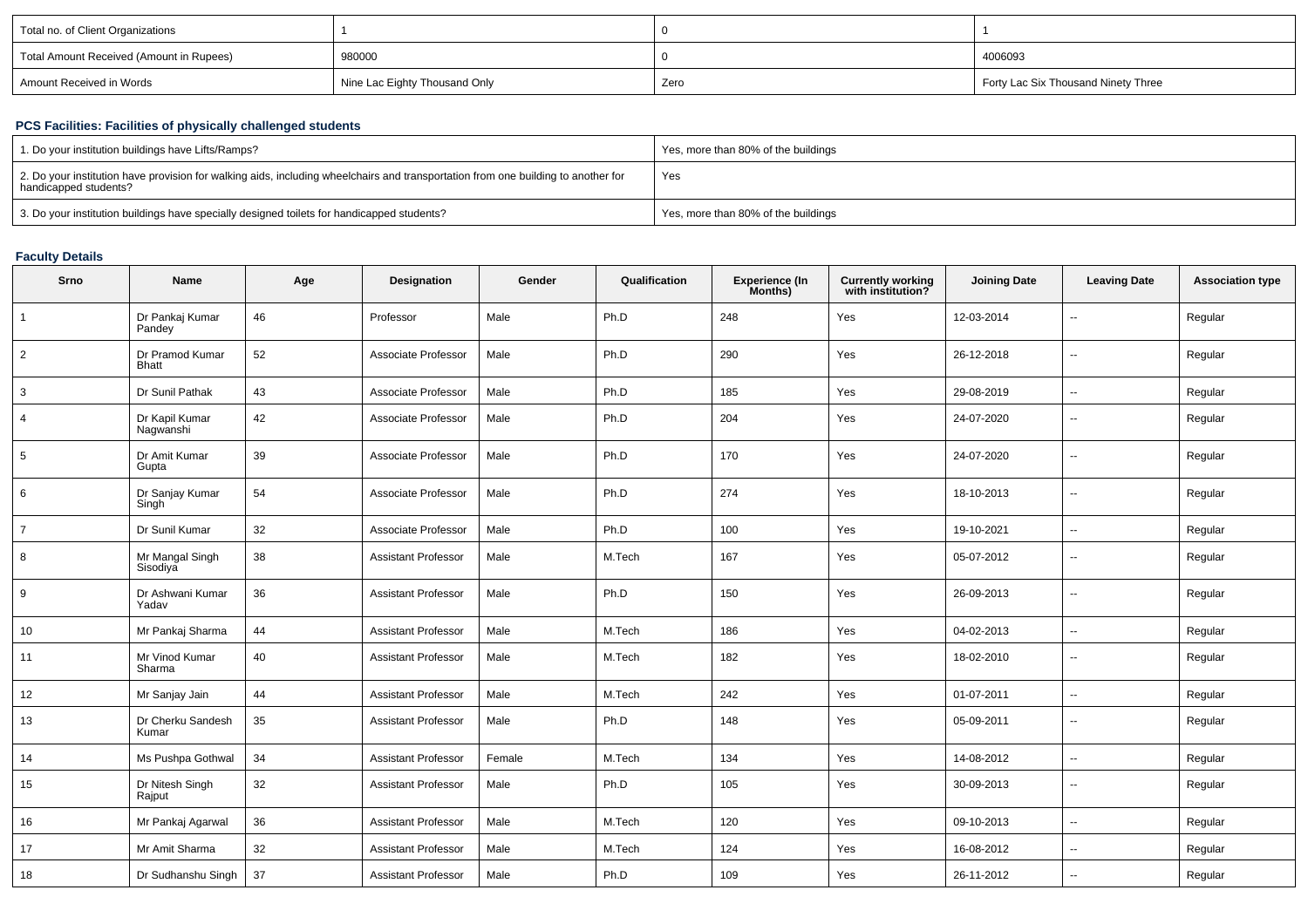| 19 | Ms Sangeeta<br>Shekhawat       | 35 | <b>Assistant Professor</b> | Female | M.Tech | 157 | Yes | 16-08-2010 | $\overline{\phantom{a}}$ | Regular |
|----|--------------------------------|----|----------------------------|--------|--------|-----|-----|------------|--------------------------|---------|
| 20 | Mr Deepak Kachhot              | 35 | <b>Assistant Professor</b> | Male   | M.Tech | 113 | Yes | 12-07-2012 | $\overline{\phantom{a}}$ | Regular |
| 21 | Mr Sachin Bansal               | 35 | <b>Assistant Professor</b> | Male   | M.Tech | 117 | Yes | 27-02-2013 | $\overline{\phantom{a}}$ | Regular |
| 22 | Dr Rajeev Sharma               | 41 | <b>Assistant Professor</b> | Male   | Ph.D   | 100 | Yes | 16-08-2013 | Ш,                       | Regular |
| 23 | Mr Amit Chaurasia              | 37 | <b>Assistant Professor</b> | Male   | M.Tech | 100 | Yes | 14-08-2013 | --                       | Regular |
| 24 | Mr Raj Kumar Gupta             | 33 | <b>Assistant Professor</b> | Male   | M.Tech | 112 | Yes | 04-09-2014 | $\overline{\phantom{a}}$ | Regular |
| 25 | Dr Rishi Dewangan              | 32 | <b>Assistant Professor</b> | Male   | Ph.D   | 99  | Yes | 21-04-2015 | $\sim$                   | Regular |
| 26 | Mr Ronak Parikh                | 32 | <b>Assistant Professor</b> | Male   | M.Tech | 69  | Yes | 11-02-2017 | $\sim$                   | Regular |
| 27 | Prof Ajay Jain                 | 59 | Professor                  | Male   | Ph.D   | 56  | Yes | 10-04-2017 | $\sim$                   | Regular |
| 28 | Prof Shruti Mathur             | 53 | Professor                  | Female | Ph.D   | 264 | Yes | 20-12-2010 | $\overline{\phantom{a}}$ | Regular |
| 29 | Prof Bharat Singh              | 51 | Professor                  | Male   | Ph.D   | 220 | Yes | 04-01-2010 | $\overline{\phantom{a}}$ | Regular |
| 30 | Dr Vinod Singh Gour            | 40 | Associate Professor        | Male   | Ph.D   | 147 | Yes | 28-06-2010 | $\overline{\phantom{a}}$ | Regular |
| 31 | Dr Shweta<br>Kulshreshtha      | 42 | Associate Professor        | Female | Ph.D   | 158 | Yes | 23-09-2010 | $\overline{a}$           | Regular |
| 32 | Dr Manali Datta                | 39 | Associate Professor        | Female | Ph.D   | 134 | Yes | 26-07-2010 | $\overline{\phantom{a}}$ | Regular |
| 33 | Dr Hemant Kumar<br>Daima       | 38 | <b>Assistant Professor</b> | Male   | Ph.D   | 142 | Yes | 01-01-2016 | $\overline{\phantom{a}}$ | Regular |
| 34 | Dr Vijay Kumar<br>Srivastava   | 40 | <b>Assistant Professor</b> | Male   | Ph.D   | 53  | Yes | 26-07-2017 | Ξ.                       | Regular |
| 35 | Dr Harish Kumar                | 34 | <b>Assistant Professor</b> | Male   | Ph.D   | 65  | Yes | 01-08-2017 | $\sim$                   | Regular |
| 36 | Dr Naveen Kumar                | 34 | <b>Assistant Professor</b> | Male   | Ph.D   | 82  | Yes | 24-08-2017 | $\sim$                   | Regular |
| 37 | Dr Chitreshh<br>Banerjee       | 46 | Associate Professor        | Male   | Ph.D   | 250 | Yes | 15-01-2014 | --                       | Regular |
| 38 | Dr Jagdip Singh<br>Sohal       | 38 | <b>Assistant Professor</b> | Male   | Ph.D   | 118 | Yes | 16-08-2013 | --                       | Regular |
| 39 | Dr Deepansh<br>Sharma          | 35 | <b>Assistant Professor</b> | Male   | Ph.D   | 77  | Yes | 03-10-2017 | --                       | Regular |
| 40 | Prof Kanad Ray                 | 53 | Professor                  | Male   | Ph.D   | 233 | Yes | 01-05-2014 | --                       | Regular |
| 41 | Dr Umesh Kumar<br>Dwivedi      | 41 | Associate Professor        | Male   | Ph.D   | 164 | Yes | 22-08-2008 | --                       | Regular |
| 42 | Dr Ravi Shanker<br>Dubey       | 39 | Associate Professor        | Male   | Ph.D   | 182 | Yes | 17-08-2017 | $\overline{\phantom{a}}$ | Regular |
| 43 | Dr Prashant                    | 44 | Associate Professor        | Male   | Ph.D   | 155 | Yes | 23-12-2010 | Ξ.                       | Regular |
| 44 | Dr Chirmi Acharya              | 31 | <b>Assistant Professor</b> | Female | Ph.D   | 37  | Yes | 08-10-2018 | $\sim$                   | Regular |
| 45 | Prof Parul Mishra              | 43 | Professor                  | Female | Ph.D   | 201 | Yes | 04-07-2016 | $\overline{\phantom{a}}$ | Regular |
| 46 | Dr Jaivardhan Singh<br>Rathore | 37 | <b>Assistant Professor</b> | Male   | Ph.D   | 121 | Yes | 25-06-2012 | $\overline{\phantom{a}}$ | Regular |
| 47 | Dr Sabyasachi<br>Mishra        | 43 | <b>Assistant Professor</b> | Male   | Ph.D   | 161 | Yes | 30-07-2014 | $\sim$                   | Regular |